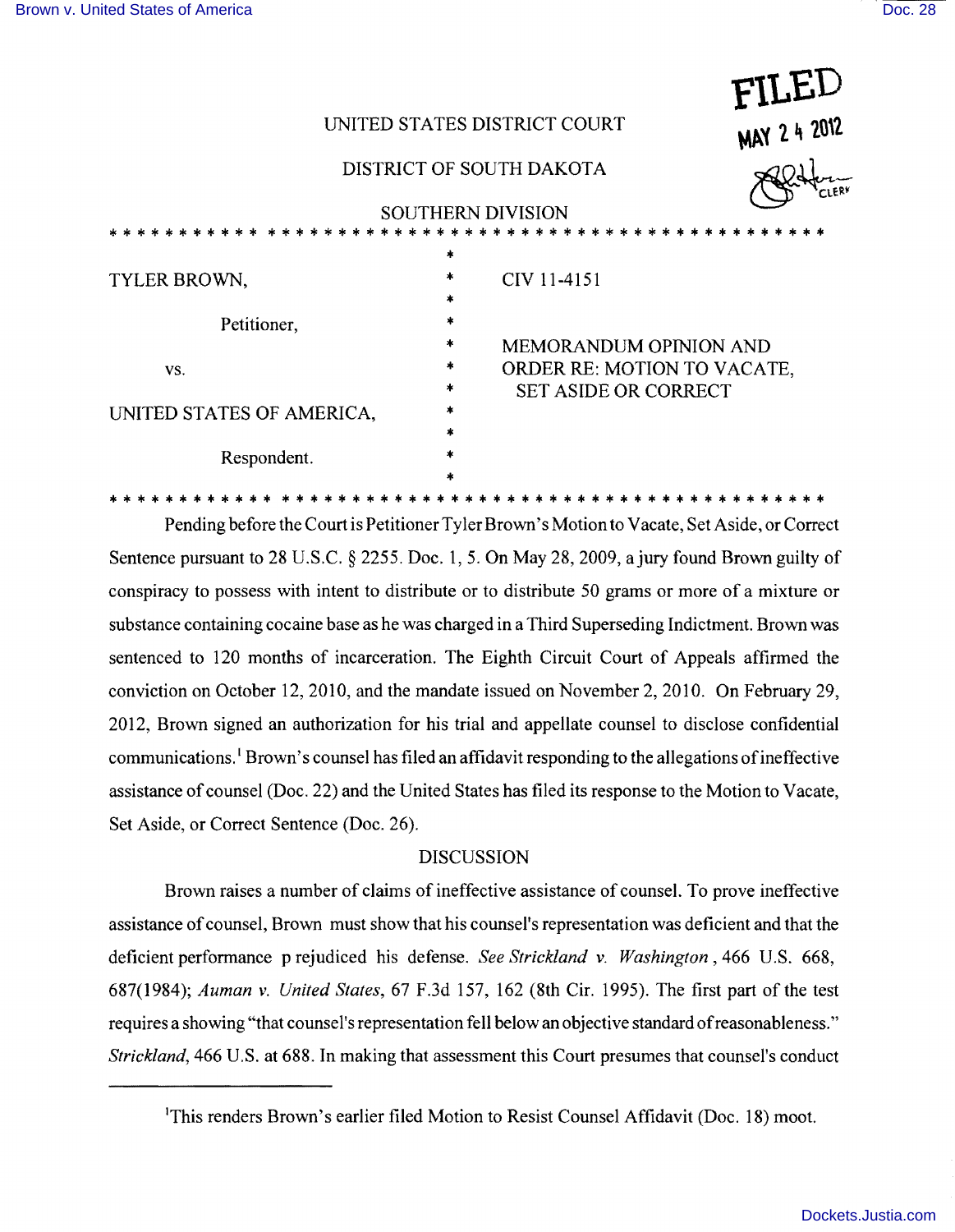falls within the wide range of reasonable professional assistance. *See id.* at 689. The second prong ofthe test requires a showing that, but for counsel's deficiency, there is a reasonable probability that the result of the proceeding would have been different. *See id.* at 694.

## Fair Sentencing Act claims

Brown first contends that his counsel was ineffective for failing to argue at his sentencing that Brown should benefit from the Fair Sentencing Act, which had not yet gone in to effect at the time of Brown's sentencing. In pro se supplemental filings to the Eighth Circuit in his appeal, Brown argued that his counsel rendered ineffective assistance at sentencing and that this Court should have sentenced him below the statutory minimum. In responding to Brown's pro se filings regarding the impact of the Fair Sentencing Act on Brown's case, the Eighth Circuit held as follows:

> Section 841 has been amended to raise the threshold for imposition ofa 120-month minimum prison sentence, *see* Fair Sentencing Act of 2010, Pub. L. No. 111-220, § 2(a)(l), 124 Stat. 2372,2372 (Aug. 3,2010), but the amendment was not made retroactive, *see United States v. Carradine,* 621 F.3d 575, 579-81 (6th Cir.201O) (general savings statute,  $1 \text{ U.S.C.} \S 109$ , requires application of penalties in place at time crime was committed unless new enactment expressly provides for its own retroactive application; Fair Sentencing Act of 2010 contains no express statement that it is retroactive and no such express intent can be inferred from its plain language). Thus the statutory minimum existing at the time the offense was committed governs.

*United States v. Brown,* 396 Fed.Appx. 328, 329 (8th Cir. 2010).

In Brown's criminal case, this Court denied Brown's motion for modification of sentence on November 30, 2010, based on the Eighth Circuit's reasoning in the above appellate opinion. In its responsive brief to Brown's  $\S 2255$  petition, the government notes that the Department of Justice has taken the position that the Fair Sentencing Act's revised penalties apply to sentences imposed on or after the date the Fair Sentencing Act went into effect regardless of whether the criminal conduct occurred before the enactment, and that the Eighth Circuit Court of Appeals disagrees with the Department's position. However, in Brown's case the Department of Justice reaches the same ultimate conclusion as the Eighth Circuit reached in Brown's case because Brown was sentenced prior to the enactment of the Fair Sentencing Act. Brown was not entitled to a sentence below the mandatory minimum sentence he received and he is not entitled to relief under § 2255 for ineffective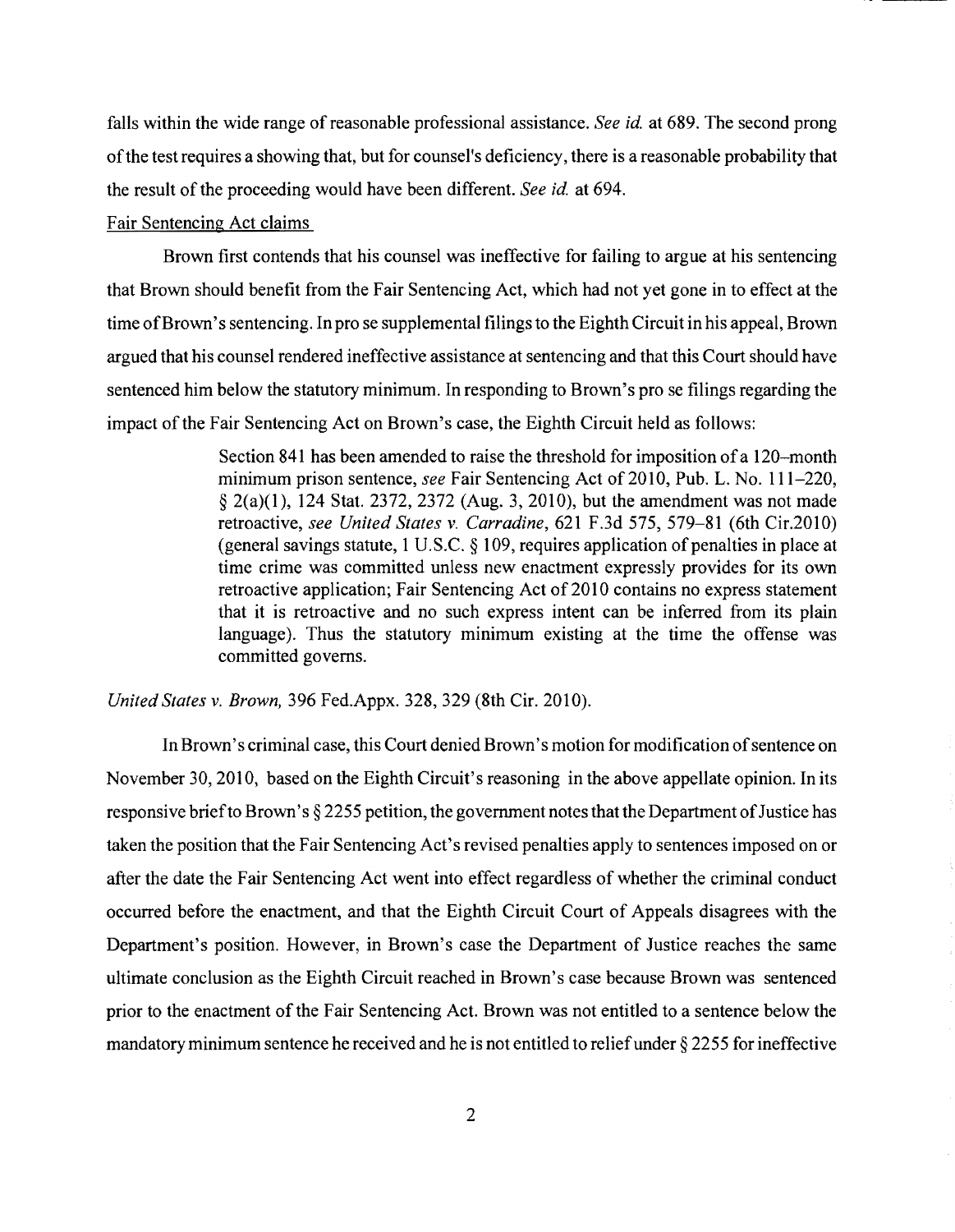assistance ofcounsel based on his counsel's performance with regard to Brown's sentencing and the Fair Sentencing Act.<sup>2</sup>

## Equal Protection claim

Brown contends that his sentence violated the equal protection clause in that the crack to powder cocaine ratio on which his sentence was based has disparately punished African Americans, and that counsel was ineffective for failing to ask for an alternative sentence to secure a 1 to I ratio between crack and powder cocaine. The Eighth Circuit has consistently rejected this equal protection argument. *See United States* v. *Sidney,* 648 F.3d 904, 909 (8th Cir. 2011) ("This [equal protection] claim, however, ignores well-settled precedent that the old crack-to-cocaine ratios are not equal protection violations in the first place."); *United States* v. *Clary,* 34 F.3d 709, 712 (8th Cir.l994) (Congress clearly had rational motives for creating the distinction between crack and powder cocaine). Counsel was not ineffective for failing to raise the equal protection claim at sentencing or on appeal.

# Failure to call witnesses claim

Brown claims counsel was ineffective for failing to call witnesses at his trial. In counsel's affidavit (Doc. 22), counsel represents that he spoke with a number of potential witnesses, including the two referenced in Brown's § 2255 motions, but that none could provide exculpatory information, and in most cases would have provided information harmful to Brown's position. Brown is not entitled to relief under § 2255 for ineffective assistance of counsel based on his counsel's performance with regard to interviewing or calling witnesses.

## *Bradv* violation claim

Brown claims that his due process rights were violated by a *Brady* violation and that his counsel was ineffective in failing to provide a successful argument to the trial court as to why the alleged *Brady* violation required a mistrial. On direct appeal, however, the Eighth Circuit Court of

 ${}^{2}$ In a motion under Fed. R. Civ. P. 59 $(E)$ , Brown mischaracterizes the Court's order of October 25, 2011, as precluding his arguments under the Fair Sentencing Act. Doc. 8. In the October 25,2011 order for a response to the Section 2255 motion, this Court concluded that Brown was not entitled to relief on the Fair Sentencing Act issue and that the government did not have to respond to these claims. Doc. 4. Brown was not prohibited from raising this claim, however, and has been allowed to make and have considered his arguments on these points.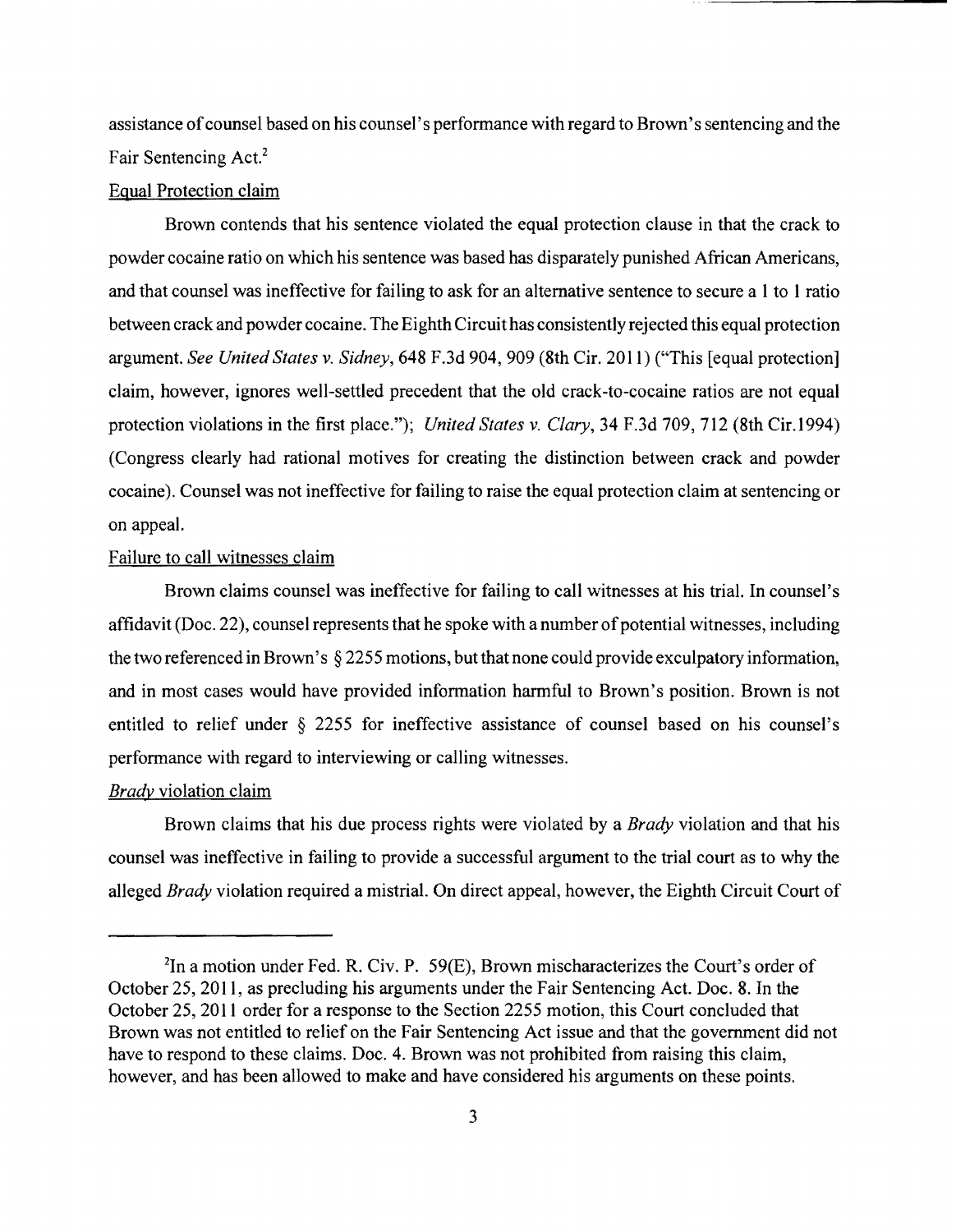Appeals held: "We also find no *Brady* violation, much less a reversible one, *see United States* v. *Greatwalker,* 356 F.3d 908, 911-12 (8th Cir. 2004) (per curiam)." *United States v. Brown, 396*  Fed.Appx. 328, 329 (8th Cir. 2010). Brown is not entitled to relief under § 2255 for ineffective assistance of counsel based on his counsel's performance with regard to the alleged *Brady* violation. Evidentiary Hearing

The "motion and the files and the records of the case conclusively show that Brown is entitled to no relief." For this reason, an evidentiary hearing is unnecessary. *See* 28 U.S.C.  $§$  2255(b).

#### Certificate of Appealability

When the district court has denied a motion under 28 U.S.C. § 2255, a petitioner may not appeal without a certificate of appealability. Such a certificate may issue "only if the applicant has made a substantial showing of the denial of a constitutional right." *See* 28 U.S.C. § 2253(c)(2). A "substantial showing" under this section is a showing that "reasonable jurists would find the district court's assessment of the constitutional claims debatable or wrong." *Slack v. McDaniel,* 529 U.S. 473,484 (2000). In other words, a "substantial showing" is made if"a court could resolve the issues differently, or the issues deserve further proceedings." *Cox v. Norris,* 133 F.3d 565, 569 (8th Cir. 1997). Brown has not made a substantial showing of a denial of a constitutional right. Accordingly,

#### IT IS ORDERED:

1. That since a movant is not required to obtain leave to proceed in forma pauperis to file amotion under 28 U.S.C. § 2255, Brown's motion for leave to proceed in forma pauperis (Doc. 7) is denied;

2. That Brown's Motion under Fed. R. Civ. P. 59[E] (Doc. 8) is denied;

3. That Brown's Motion to Resist Counsel's affidavit (Doc. 18) is denied as moot;

4. That Brown's Motion under 28 U.S.C. § 2255 (Doc. 1,5) is denied; and